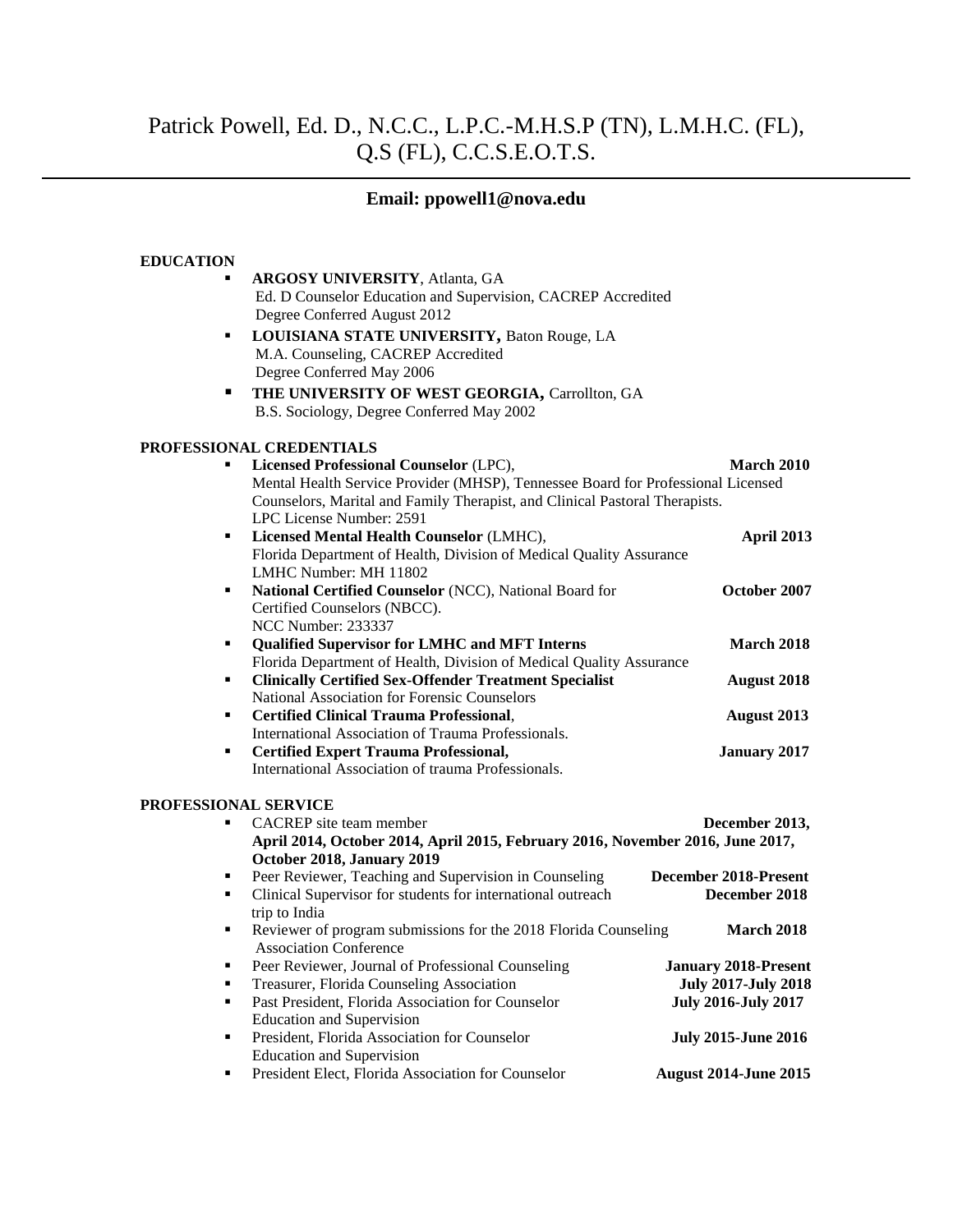|     | SACES reviewer of program submissions for the    | April 2014                  |
|-----|--------------------------------------------------|-----------------------------|
|     | 2014 Conference                                  |                             |
|     | <b>Education and Supervision</b>                 |                             |
| . . | Chair, Florida Counseling Association Ethics and | <b>July 2013- July 2018</b> |
|     | <b>Professional Practices Committee</b>          |                             |
|     | Peer Reviewer, The Practitioner Scholar Journal  | <b>January 2013-Present</b> |

# **TEACHING EXPERIENCE**

# **Assistant Professor**

- **Nova Southeastern University, College of Psychology August 2017-Present** 
	- Instructed synchronous courses in a weekday, intensive weekend, and online formats in the Clinical Mental Health Counseling Program.
		- Advanced treatment Interventions
		- Counseling Theories
		- Psychological Testing for Individual Evaluation
		- Counseling Practicum
		- **•** Diagnosis and Treatment of Adult Psychopathology
		- **Case Conceptualization**
		- Ethical, Legal, and Professional Issues
		- **Substance Abuse**
		- **Introduction to Counseling Techniques**
		- **Career Counseling**
	- Served on the Curriculum Committee.
	- Served on the Assessment Committee
	- Chaired the Regional Task Force Committee
	- Served as the Clinical Supervisor for outreach trips to India and Ecuador
	- Served as course lead faculty for the Case Conceptualization and Psychological testing courses.
	- Represented the Clinical Mental Health Program at the prospective student assembly.
	- Facilitated the Undergraduate Immersion Experience in Clinical Mental Health Counseling.

### **Course Instructor**

International Association of Trauma Professionals **July 2017-Present**

- Instructed the Certified Expert Trauma Professional certification course.
	- Developed and instructed the Sex Addiction certification course.

Argosy University Sarasota, College of Behavioral Sciences

- Instructed grounded, blended, and online courses in two CACREP accredited programs.
- **EXECUTE:** Served as the Director the Counselor Education and Supervision program
	- Supervised the CES comprehensive exam process
		- Recruited, oriented, advised, remediated, retained, and supervised students
		- Served as head administrator for program needs
- **Instructed courses in the CACREP accredited Clinical Mental Health Counseling Masters** Program
	- Group Theories and Practice
	- Psychopharmacology
	- Social and Cultural Competencies
	- Individual Assessment and Evaluation
	- Internship II
	- Trauma Impact and Counseling
	- Career Counseling
	- Diagnosis and Treatment Planning

### **Assistant Professor January 2013-August 2018**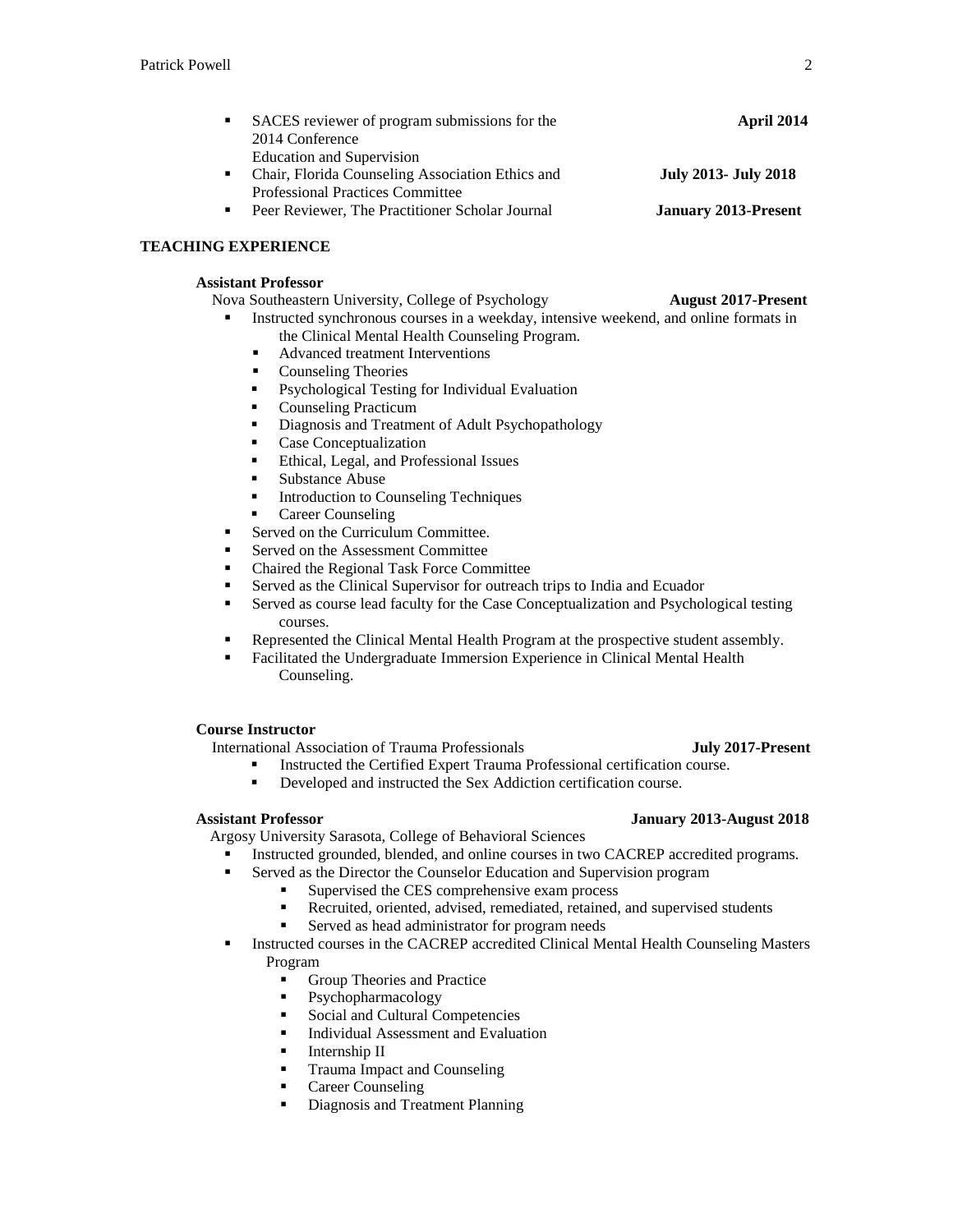- Essentials of Interviewing
- Industrial Organizational Psychology
- Counseling Theories and Practice
- Human Growth and Development courses.
- Substance Abuse
- Ethical Foundations
- **Human Sexuality**
- **Supervision for Counselors**
- Instructed courses in the CACREP accredited Counselor Education and Supervision Doctoral Program
	- Counseling Seminar I, II, & III
	- Advanced Internship I
	- Advanced Internship II
	- Advanced Assessment
	- Advanced Individual Counseling
	- Child and adolescent counseling
	- Advanced Career Counseling
	- Advanced Diagnosis and Treatment
	- Advanced Clinical Practice
	- Qualitative Research
	- Advanced Qualitative research
- Served as the CACREP liaison for the department.
	- Served as a liaison between CACREP officers and faculty.
	- Authored the mid-cycle report
	- Authored the vital statistics report
	- Served as the chair of the Program Assessment committee**.**
		- Develop and implement assessment strategies for Program Evaluation
		- **Analyzed assessment data**
		- Reported data at yearly faculty conference
	- Served as the chair for the Heads Up Committee.
		- Coordinated Faculty reports of student academic and interpersonal difficulties.
- Served as a member the CACREP Reaccreditation committee.
	- Co-authored the CACREP Self Study CMHC and CES sections, resulted in 8 years accreditation.
- Served as a member of the Student Appeals Committee.
	- Considered all aspects of individual student appeals
	- Voted to grant or deny appeal
	- **Provided additional recommendations for student re-admittance**
- Served as a member of the scholarship committee.
	- Worked in coordination with other members to set criteria and award scholarships.
- Served as a member of the IRB committee
	- Reviewed IRB applications and made recommendations for student research applications.
- Served as a member of the curriculum committee
	- Developed curriculum changes in various courses based upon program review.
	- Served as faculty advisor to Chi Sigma Iota.
		- Supervised the officer nomination process
		- Served as advisor to the council.
		- Served as liaison between the executive officers and faculty.
			- Supervised the membership approval process for members.
- Served as an advisor to students in the Clinical Mental health, Counselor Education and Supervision, Counseling Psychology, and Human Services Programs.
- Served as the chair and member on dissertation committees.
- Developed and applied student remediation plans.
- Conducted admittance interviews for students.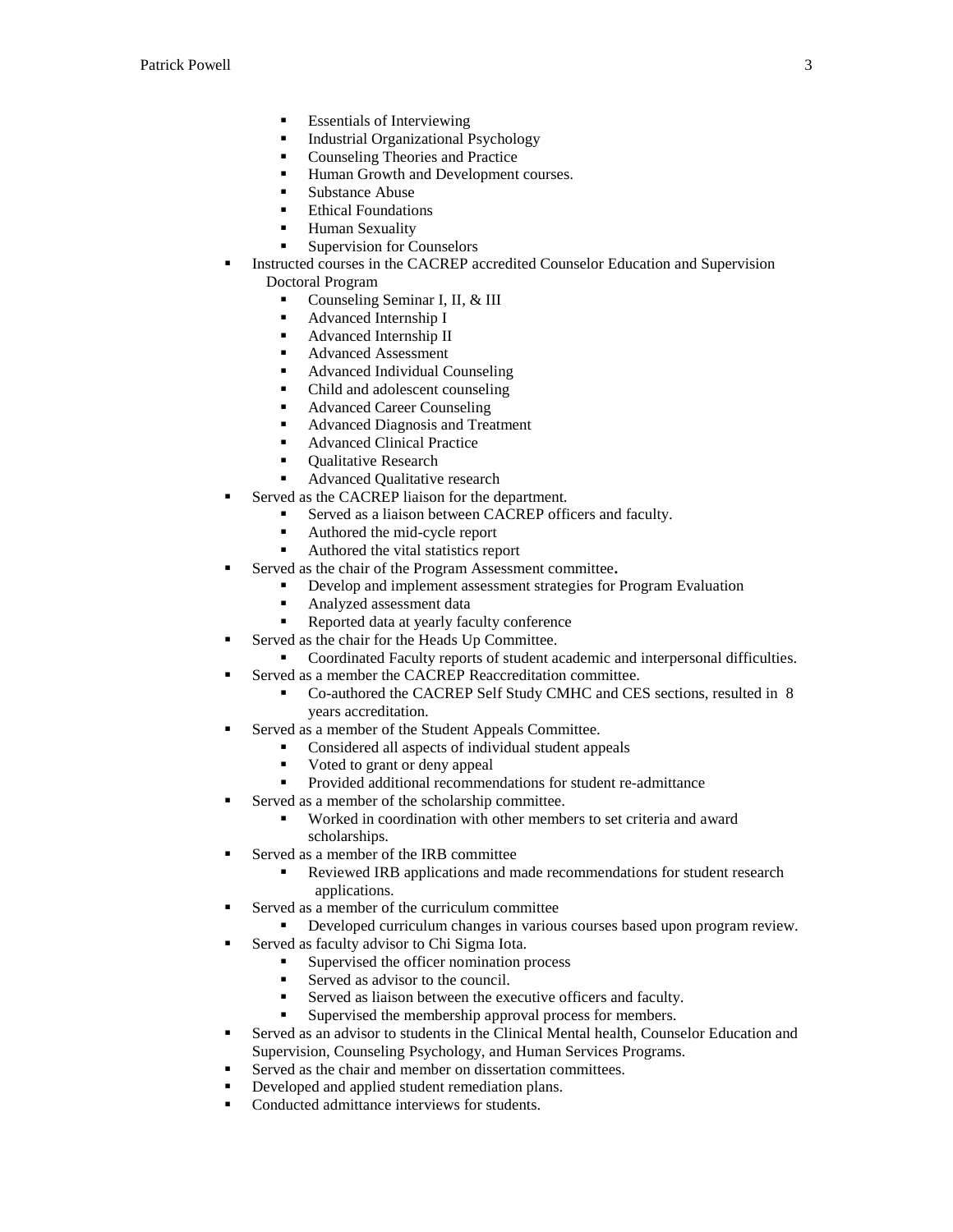- Mentored individual students completing research projects.
- Graded comprehensive exams and provided feedback to students in the clinical mental health, counselor education and supervision, and counseling psychology programs.

# **Adjunct Faculty Member June-July 2014**

Webster University Sarasota, Mental Health Counseling Program

- Instructed the Research and Program Evaluation course.
- Developed syllabus, in-class materials, and presentations.
- **Provided instruction regarding student's APA style and writing skills.**
- **Educated students regarding writing research proposals.**
- Educated students regarding how to evaluate programs, curriculum, and articles.

### **Adjunct Faculty Member September-October 2012**

Argosy University Atlanta, College of Psychology and Behavioral Sciences

- **Instructed the Research and Program Evaluation course.**
- Developed syllabus, in-class materials, and presentations.
- **Provided instruction regarding student's APA style and writing skills.**
- Educated students regarding writing research proposals.
- Coordinated with department staff to ensure the course met CACREP standards.
- Educated students regarding how to evaluate programs, curriculum, and articles.

### **Adjunct Faculty Member August-December 2012**

The University of Tennessee at Chattanooga, Counseling Department

- Instructed the Counseling Theories course.
- Developed syllabus, in-class materials, and presentations.
- **Provided instruction regarding student's APA style and writing skills.**
- Implemented weekly role-play in class sessions to demonstrate theories.
- **Provided in class exercises to assist students in determining their dominant theory and the** trans-theoretical model.

### **Adjunct Faculty Member May-June 2012**

Argosy University Atlanta, College of Psychology and Behavioral Sciences

- Instructed the Research and Program Evaluation course.
- Developed syllabus, in-class materials, and presentations.
- **•** Provided instruction regarding student's APA style and writing skills.
- Educated students regarding writing research proposals.
- Coordinated with department staff to ensure the course met CACREP standards.
- Provided individualized instruction outside of the class room based upon students needs.
- Educated students regarding how to evaluate programs, curriculum, and articles.

# **Adjunct Faculty Member September-October 2011**

Argosy University Atlanta, College of Psychology and Behavioral Sciences

- Instructed the Assessment and Appraisal course.<br>
Developed syllabus in-class materials, and prese
- Developed syllabus, in-class materials, and presentations.
- Counseled students regarding academic issues and career options.
- Facilitated group discussion.
- Evaluated and critiqued student assignments.
- Applied, scored, and explained psychiatric inventories.
- Coordinated with department staff to ensure the course met CACREP standards.
- Provided individualized instruction outside of the class room based upon students needs.
- Provided appraisals of student writing skills and appropriate referrals to the campus writing center.

### **Adjunct Faculty Member May-June 2011**

Argosy University Atlanta, College of Psychology and Behavioral Sciences

**Instructed the Assessment and Appraisal course.**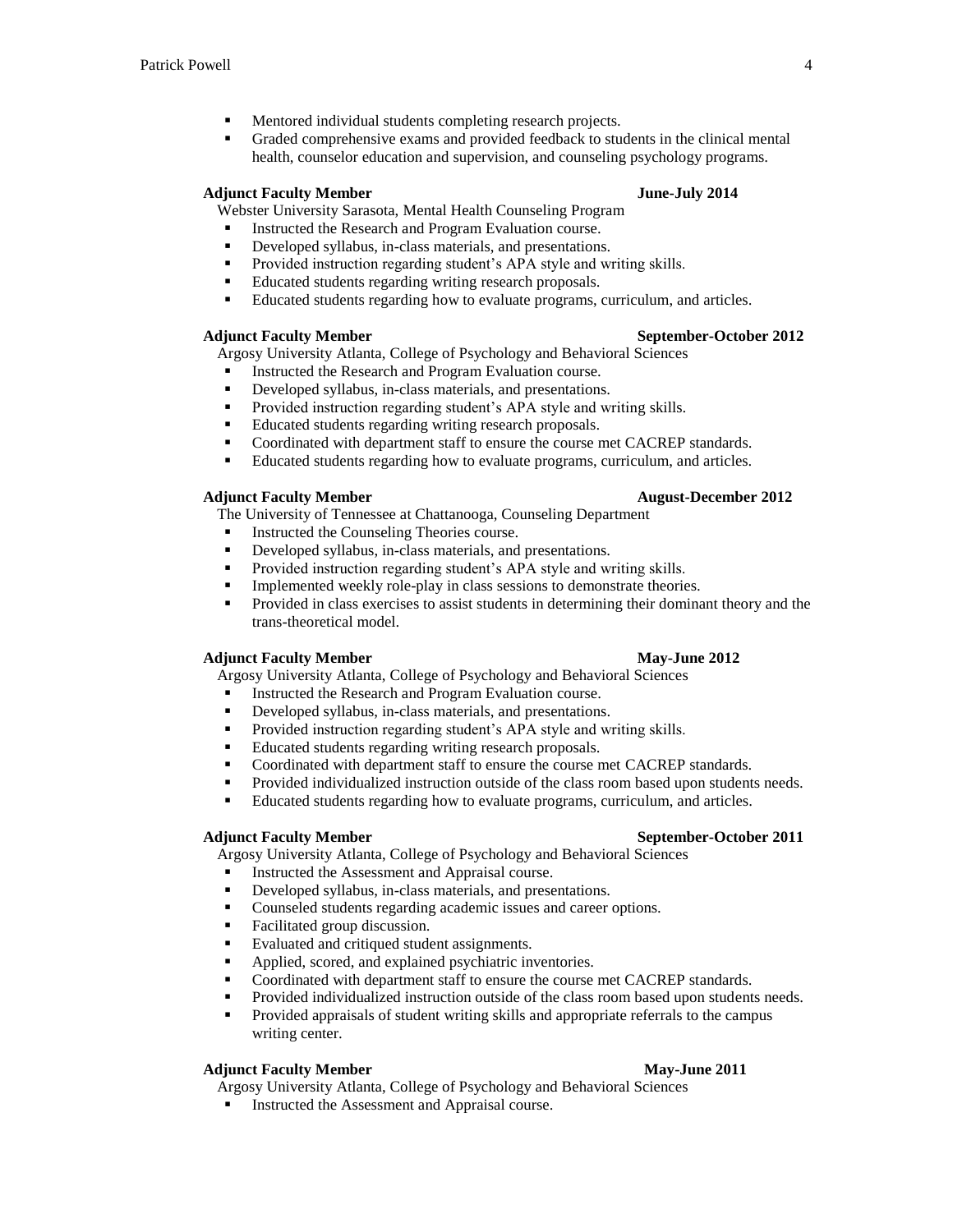- Developed syllabus, in-class materials, and presentations.
- Counseled students regarding academic issues and career options.
- Facilitated group discussion.
- Evaluated and critiqued student assignments.
- Applied, scored, and explained psychiatric inventories.
- Coordinated with department staff to ensure the course met CACREP standards.
- **Provided individualized instruction outside of the class room based upon student needs.**

Argosy University Atlanta, College of Psychology and Behavioral Sciences

- Assisted in teaching the Research and Program Evaluation course with Dr. Chandra Johnson.
- Developed lecture materials and presentations.
- Assisted in syllabus development.
- Provided lectures to class.
- Facilitated group discussion.

Argosy University Atlanta, College of Psychology and Behavioral Sciences

- Assisted in teaching the Counseling Skills II course with Dr. Mary Gay.<br>
Doveloped locture materials and presentations
- Developed lecture materials and presentations.
- Provided lectures to class.
- Facilitated group discussion.
- Developed clinical skills example groups and provided feedback.

### University of Tennessee at Chattanooga, Counseling Department Assisted in teaching the Career Counseling Course with Dr. Mike Hauser.

- Developed lecture materials and presentations.
- Assisted with syllabus development.
- Provided lectures to class.
- Facilitated group discussion.
- Applied, scored, and explained career inventories.

### **Teaching Assistant March 2011-April 2011**

Argosy University Atlanta, College of Psychology and Behavioral Sciences

- Assisted in teaching the Assessment and Appraisal course with Dr. Medina Ralston.
- Developed lecture materials and presentations.
- Provided lectures to the class.
- Facilitated group discussion.
- Applied, scored, and explained psychiatric inventories.

University of Tennessee at Chattanooga, Counseling Department

- Assisted in teaching the Assessment and Appraisal course with Dr. Mike Hauser.
- Developed lecture material and presentations.
- Assisted in syllabus development.
- Provided weekly lectures to the class.
- Facilitated group discussions.
- Applied, scored, and explained psychiatric inventories.

### **Teaching Assistant January 2011-October**

# **2011**

Argosy University Atlanta, College of Psychology and Behavioral Sciences

- Assisted in teaching the Master's Practicum Seminar with Caroline Perjessy.
- Assisted weekly with lecturing.

# **Teaching Assistant July 2011-August 2011**

### **Teaching Assistant July 2011-August 2011**

- 
- 
- 

### **Teaching Assistant May 2011-August 2011**

# **Teaching Assistant January 2011-May 2011**

- 
-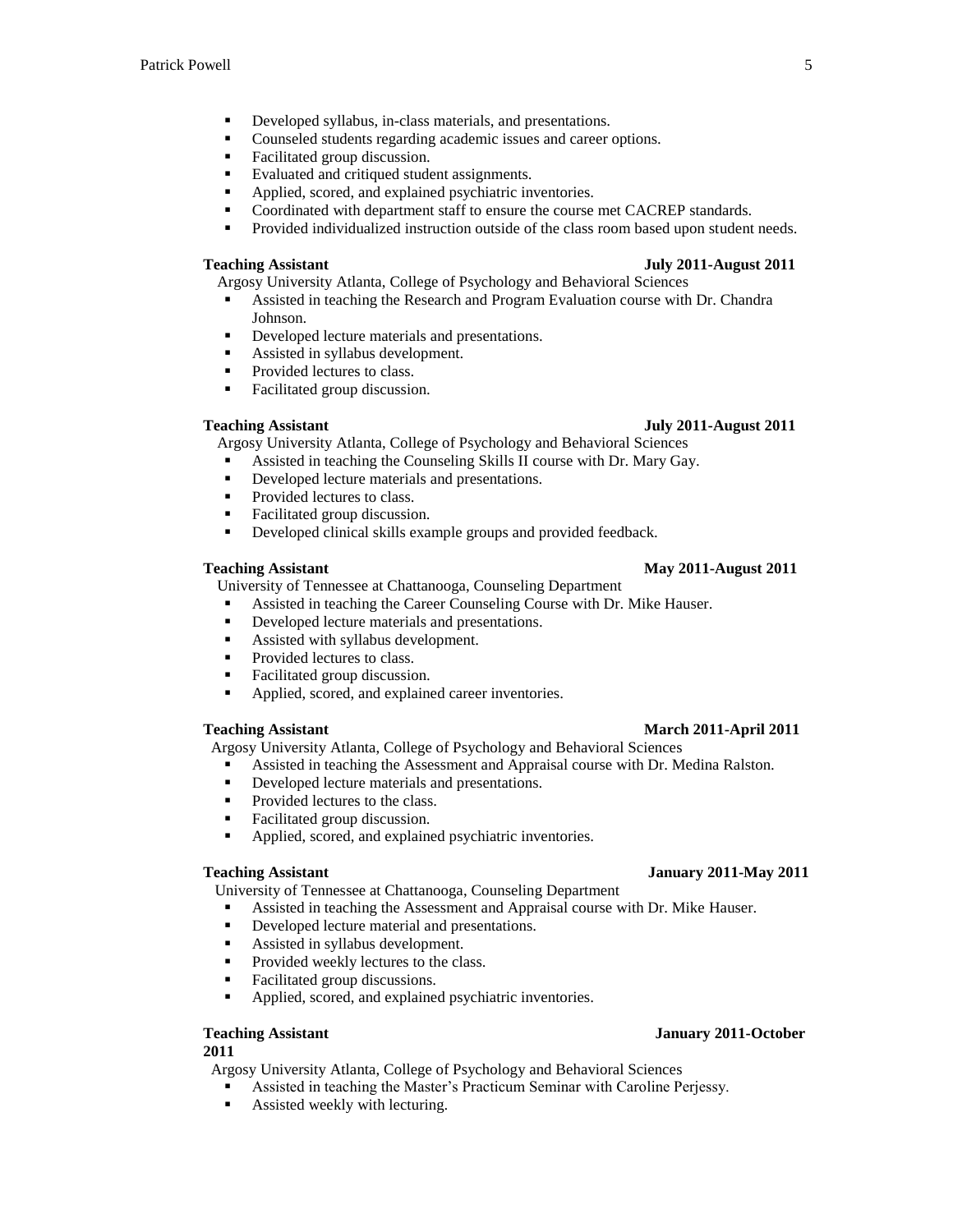- Facilitated Weekly group discussions.
- Provided supervision for counselor interns.
- Maintained contact with intern site supervisors.

# **REQUESTED SUBJECT MATTER EXPERT EXPERIENCES**

- Served as the Subject Matter Expert and designer of the **January 2018** Sexual Addiction credentialing course for the International trauma training Institute
	- Designed the syllabus
	- Provided instructional design for all course content
	- Created all materials for the online portal
- **Served as the Subject Matter Expert and designer of the <b>June 2014** Individual Appraisal and Assessment course in the Argosy University National Clinical Mental Health Program.
	- Designed the syllabus
	- Provided instructional design for all course content
	- Created all materials for the online portal

# **OTHER HIGHER EDUCATION EXPERIENCE**

### **Residence Life Coordinator January 2004-August 2004**

Louisiana State University, Department of Residential Life

- **Provided 24-hour crisis management within a weekly on call rotation for a campus** housing approximately 5500 students.
- Coordinated and supervised three residence halls housing separate Greek, freshmen and upper-class communities.
- $\blacksquare$  Supervised and provided professional development for one graduate hall director, 2 senior resident assistants and 14 resident assistants.
- Instructed weekly seminars on student success in the residence halls.
- Served as the advisor for the Blake, Acadian, and McVoy community councils.
- Served on six higher education committees.

### **Graduate Hall Director August 2003- December 2003, August 2004-May 2006**

Louisiana State University, Department of Residential Life

- Supervised, trained, and evaluated a staff of 14 resident assistants.
- Facilitated programming for twelve resident Assistants.
- **Facilitated weekly staff meetings.**
- Advised the Kirby-Smith Community Council.
- Trained Resident Assistant staff.
- Served on four higher education committees.
- Served as interim Residence Life coordinator for Miller Hall.
- Provided professional development opportunities for 14 resident assistants.

- The University of West Georgia, Department of Residence Life Developed and implemented programs to build and educate a community for over 400 residents.
- Collaborated with university professors to bring educational seminars into the residence halls.
- Served as advisor to the Roberts Hall Council.

# **CLINICAL EXPERIENCE**

Oak Tree Counseling, Sarasota Florida

**Provided both brief and long term treatment to an outpatient population with a variety of** therapeutic needs.

### **Private Practice April 2013-Present**

# **Resident Assistant August 2000-May 2002**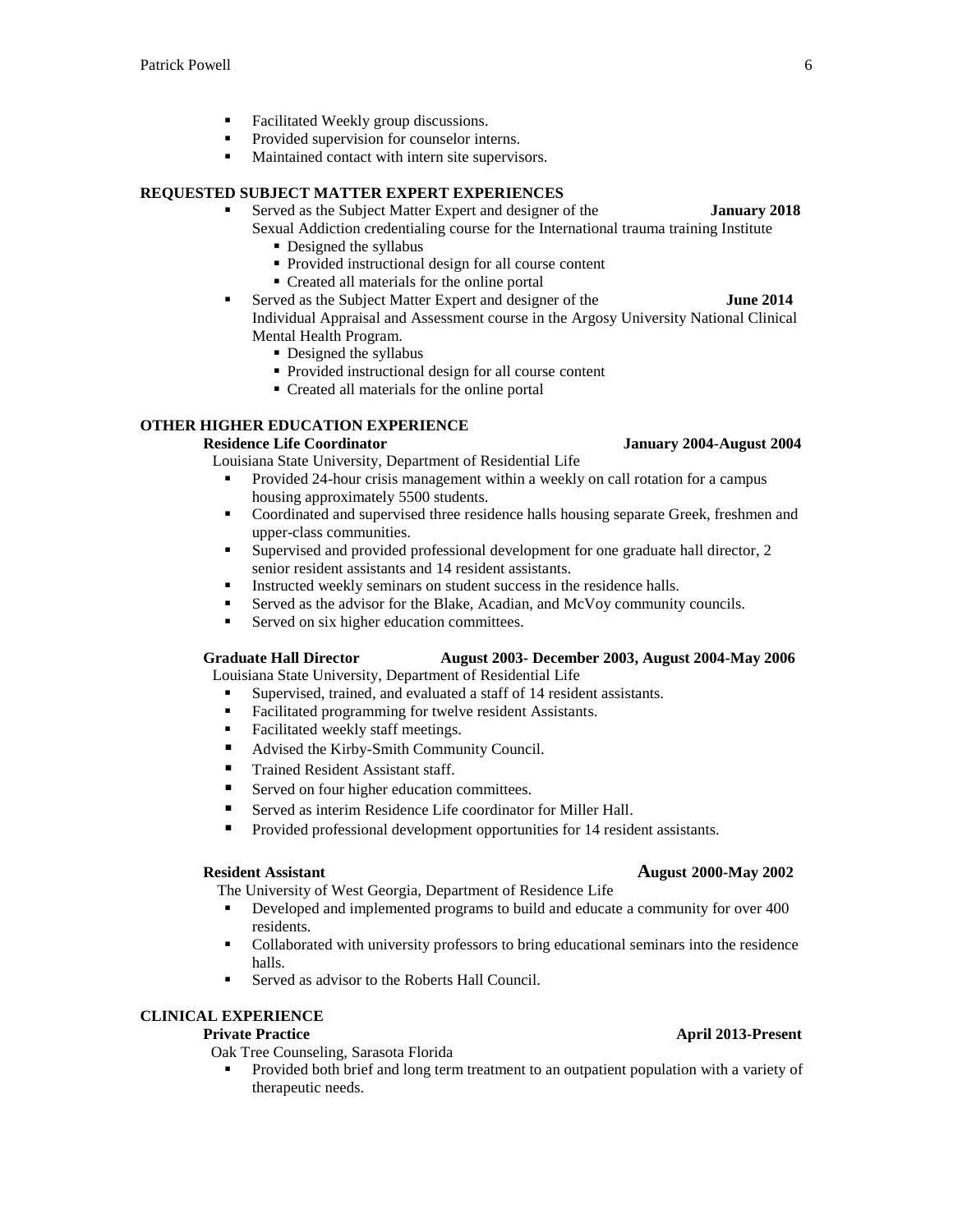- Supervised the billing process for reimbursement for therapy from various insurance companies.
- Coordinated services for clients in need of multiple therapeutic services.

Tamarisk, Chattanooga Tennessee

- Provided both brief and long term treatment to an outpatient population with a variety of therapeutic needs.
- Supervised the billing process for reimbursement for therapy from various insurance companies.
- Coordinated services for clients in need of multiple therapeutic services.

### **Senior Crisis Counselor August 2006-December 2012**

Youth Villages, Chattanooga Tennessee

- Provided in the moment crisis response for children and families reporting a wide variety of psychiatric needs.
- Provided short and long term interventions both for individuals and families.
- Educated community members and organizations through seminars about services as well as parenting style improvements.
- Completed involuntary commitment authorization forms for psychiatric hospitalization for clients in need.
- Coordinated recommendations with referral sources in the community to assure clients receive the best care possible.
- **Provided extensive safety planning for client and their families due to the high risk** behaviors of the client population.
- Developed appropriate DSM diagnoses.
- Developed appropriate treatment plans.
- Collaborated with school, detention, and hospital staff to better serve the client's needs and assist the with high risk behaviors that manifest in multiple environments.
- Coordinated services and recommendations with appropriate BHO.

Youth Villages In-Home Services, Chattanooga Tennessee

- Utilized Multi-Systemic Therapy principles to provide counseling services to families in their home four times a week.
- Collaborated with members of the educational, legal, and mental health systems to design appropriate therapies.
- **EXECUTE:** Designed strength based treatment plans to meet the unique needs of each individual family.
- **Provided 24 hour on call counseling services with on site response to families in need.**

# **Co-leader for Sex Offender Group Treatment November 2006- May 2007**

State of Tennessee, Chattanooga Tennessee

- Co-lead a group along with a LCSW providing treatment for 3 different groups of sex offenders post prison release.
- Assisted members in developing statements or responsibility, plan for relapse prevention, and develop victim empathy.
- Assisted members in understanding high risk situations that could lead to reoffending.
- Assisted members in understanding their deviant cycles and thought distortions.
- Collaborated with members to develop communications skills and other life skills needed to reintegrate into society.
- Applied state approved instructional seminars pertaining to various aspects of their lives and past crimes.
- Maintained contact with parole officers to communicate members successes and challenges.

# **In-Home Counselor May 2010-August 2010**

### **Private Practice June 2010-December 2012**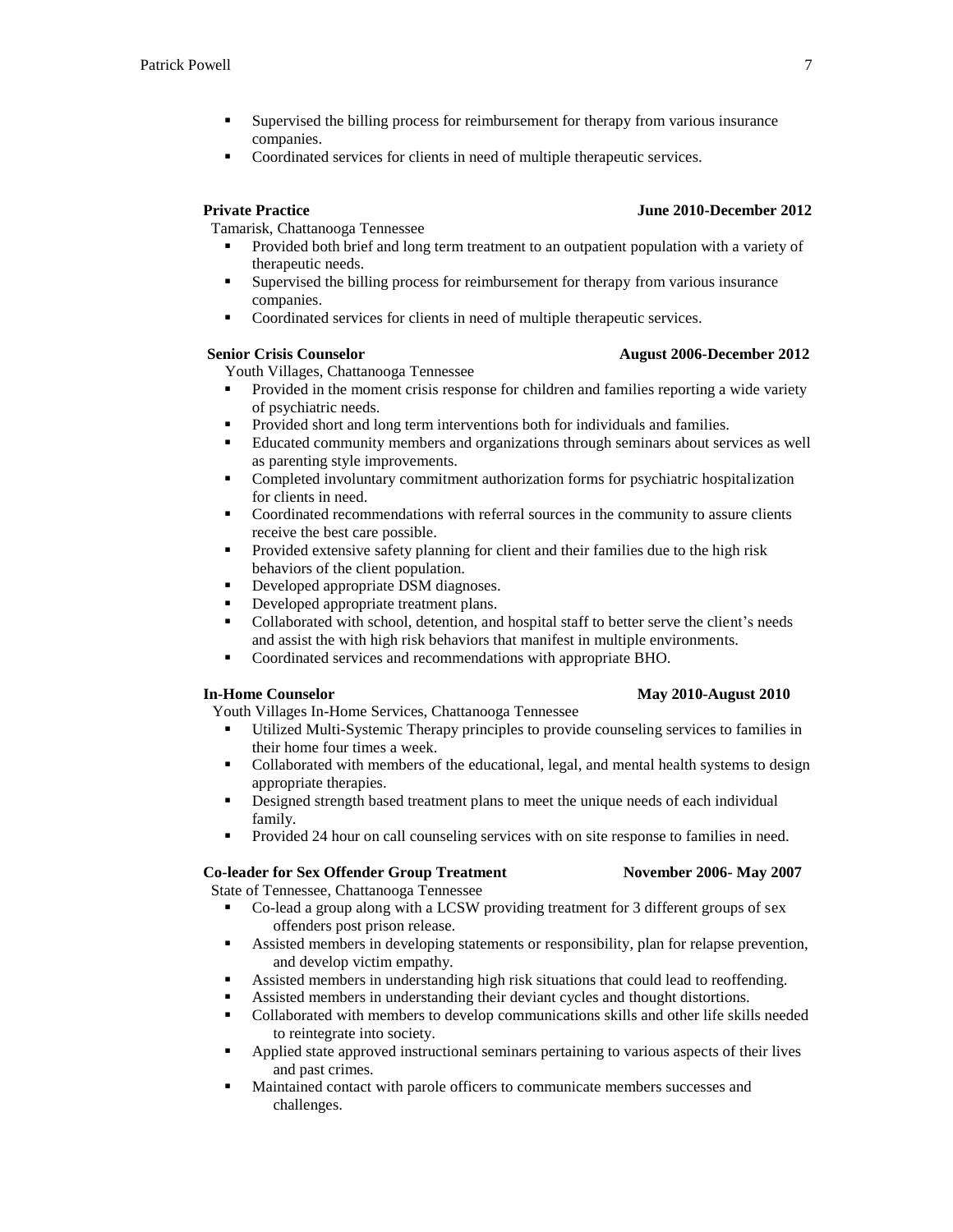Appraised members for potential risk to others or the community.

### **Counselor Intern Jan 2006-May 2006**

- University of Louisiana at Lafayette, Counseling and Testing Center Provided professional counseling services for a diverse student population and university employees.
	- Provided personal counseling, crisis intervention, and short term therapy for individuals, couples, and groups.
	- Conducted formal intake assessments, treatment plans, and therapy for a variety of mental health concerns.
	- Provided individual counseling for victims of Hurricane Katrina.
	- Administered individual personality and screening inventories such as the PAI, the SASSI and the CAARS.
	- Administered nationally standardized tests such as the ACT.
	- Provided treatment for alcohol and substance abuse, eating disorders, relationship issues, self-esteem issues, abuse issues, ADHD, depression, and other mental health concerns.

Woodlawn High School, Baton Rouge, Louisiana

- Provided counseling services for individuals and groups at an urban high school with a diverse student population.
- Conducted formal intake assessments, treatment plans, and therapy for a variety of mental health concerns.
- **Provided crisis intervention, referrals, short and long term therapy.**
- Provided individual and group counseling services for Hurricane Katrina victims.
- Provided treatment for academic difficulties, substance abuse, post traumatic stress disorder, anxiety, depression, child abuse/neglect, attachment issues, anger management, bipolar difficulties, and other mental health concerns.

# **OTHER RESEARCH EXPERIENCE**

# **Collaborating investigator the DSM-5 Task Force October 2011-February 2012**

- Provided diagnostic interviews for DSM-5 participants.
- Applied appropriate DSM-5 codes and interview data to REDCAP online database.
- Assisted participants in completing online questionnaires related to mental health diagnoses.
- Provided feedback to DSM-5 committee regarding diagnoses changes for the new manual.

# **STUDENT COMMITTEES SERVED**

### **Doctoral Committees Chaired**

- IdaMae Tramell, Counselor Education and Supervision, Defended July 2016, Title: Perceptions of Parents of Children with Disabilities.
- Cecilia Guyton, Counselor Education and Supervision, Defended December 2015, Title: Perceptions of LGBT Training in CACREP Accredited Programs.
- John Stawarz, Counselor Education and Supervision, Defended September 2015, Title: Perceptions of Masculinity Among Male Police Officers.
- Rose Vassell, Counselor Education and Supervision, Defended September 2014, Title: Exploring Sexual Addicts' Use of the Internet and Social Networking Sites.
- Judith Thomas, Counseling Psychology, Defended August 2014, Title: Children of Deployed Military Parents: Secret Fears and Silent Victims.

# **Doctoral Committees Served as a Member**

King, Debra, Counselor Education and Supervision, Defended May 2016, Title: Parenting ADHD youth with wellness and resiliency.

### **Counselor Intern August 2005-December 2005**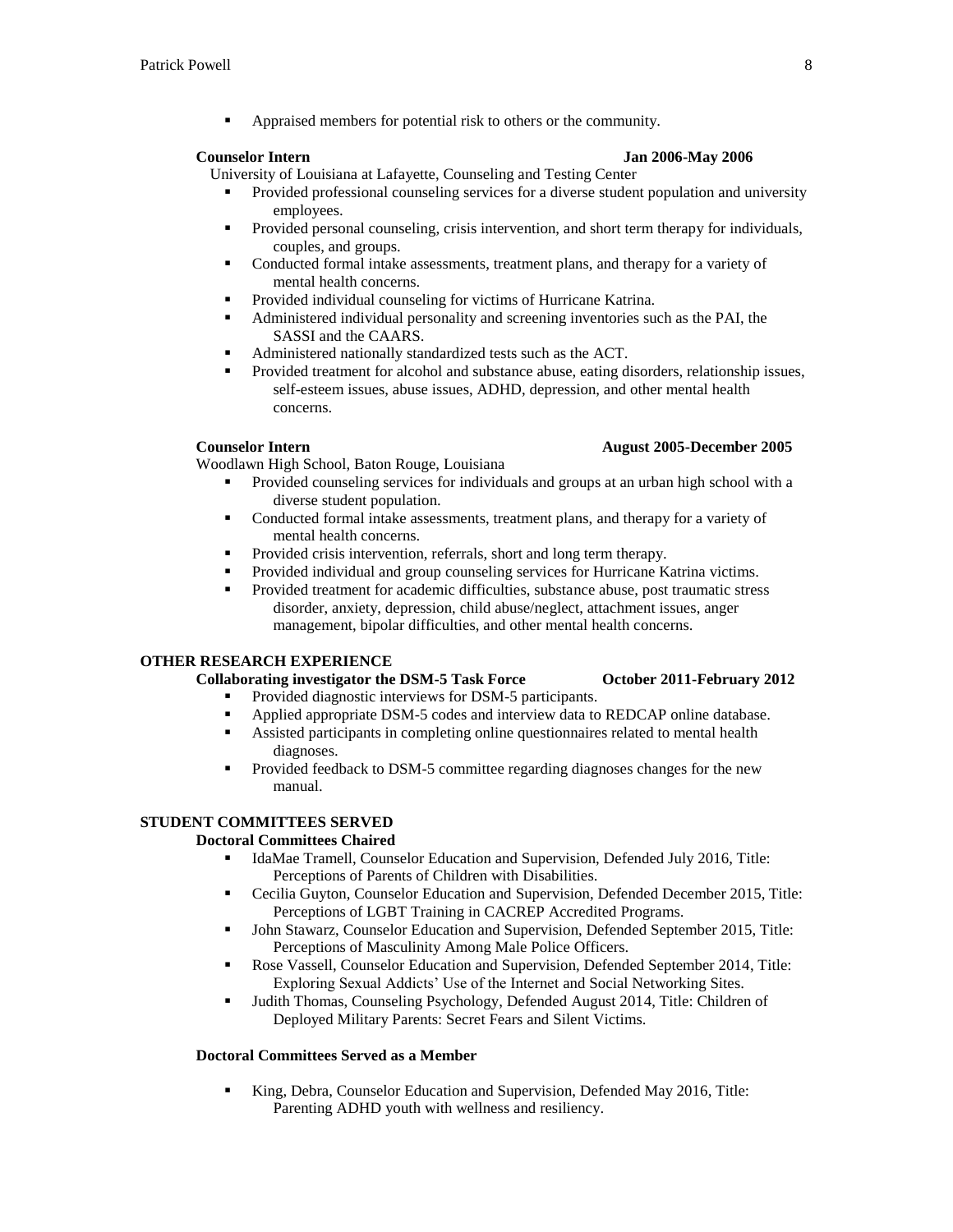- Stowers, Julie, Counselor Education and Supervision, Defended May 2016, Title: A comparison of two screening tools for emotional and behavioral disorders: A replication study.
- Lakliesha Izzard, Counselor Education and Supervision, Defended September 2014, Title: The Influence of Narcotics Anonymous on Long Term Recovery, Family Relationships, and Career Development: A Qualitative Study.
- Aishia Leverett, Counseling Psychology, Defended May 2014, Title: Formative Qualitative Evaluation of a Transitional Homeless Program.
- Joan Lawrence, Counselor Education and Supervision, Defended November 2013, Title: Effects of North Carolina's Anti-Bullying Legislation on Year-End Testing Results.
- Christina Lee, Counseling Psychology, Defended 2013, Title: The Experience of School Counselors in Pursuing the Licensed Professional Counselor Credential.

# **NATIONAL OR STATE CONFERENCE PRESENTATIONS**

- Powell, P. (2019). Foundations of treating trauma. Presented at the 2019 Florida Counseling Association state conference.
- Powell, P. (2018). Supervising students who aren't allowed to record sessions. Presented at the 2018 SACES conference.
- Powell, P., & Guyton, C. (2018). Ethical integration of CORE standards in CACREP master's courses. Presented at the 2018 ACA conference in Atlanta Georgia.
- Powell, P. (2017). Reintegrating deployed soldiers and their families. Clinical practice and supervision recommendations. Presented at the 2017 ACES Conference in Chicago Illinois.
- Powell, P., & Boudewyn, K. (2017). Diagnosing and assessing trauma: Using the assessment process for change. Presented at the 2017 Florida Counseling Association Trauma Symposium.
- Powell, P., & Boudewyn, K. (2017). Addressing trauma in bereavement Counseling. Presented at the 2017 Florida Counseling Association Trauma Symposium.
- Powell, P. (2017). Beyond PTSD: Treating secondary stress and deployment issues in the families of veterans. Presented at the annual conference for the American Counseling Association, San Francisco California.
- Powell, P. (2015). Treating secondary trauma in the family of veterans. Presented at the annual Florida Counseling Association Conference, Orlando Florida.
- Powell, P. (2015). Best practices when supervising first year faculty in counselor education programs. Presented at the annual conference for the Association for Counselor Education and Supervision, Philadelphia Pennsylvania.
- Powell, P. (2015). Catching up on the changes in the utility and diagnostic criteria of the DSM 5. Presented as a pre-convention workshop at the annual Florida Counseling Association Conference, Orlando Florida.
- Powell, P. (2014). Advocating for students who struggle with dissertations. Presented at the annual conference for the Association for Counselor Education and Supervision, Birmingham Alabama.
- Powell, P. (2014). Applying, scoring, and interpreting trauma assessment tools. Presented at the Florida Counseling Association Trauma Symposium, Sarasota Florida.
- Powell, P. (2014). When individuals with sexual addiction utilize social networking sites: Concerns and benefits. Presented at the 6<sup>th</sup> annual University of Central Florida Counseling conference, Orlando Florida.
- Powell, P. (2013). Social networking site usage: Impacting mental health, families, counseling students, and mental health courses. Presented at the annual conference for the Association for Counselor Education and Supervision, Denver Colorado.
- Powell, P. (2013). Have you Facebooked today? Mental health themes and implementation in Counselor Education Courses. Presented at the annual conference for the Association for Counselor Education and Supervision, Denver Colorado.
- Powell, P. (2013). Sex addiction: The challenge of using social networking sites. Presented at the annual conference for the Florida Counseling Association, Tampa Florida.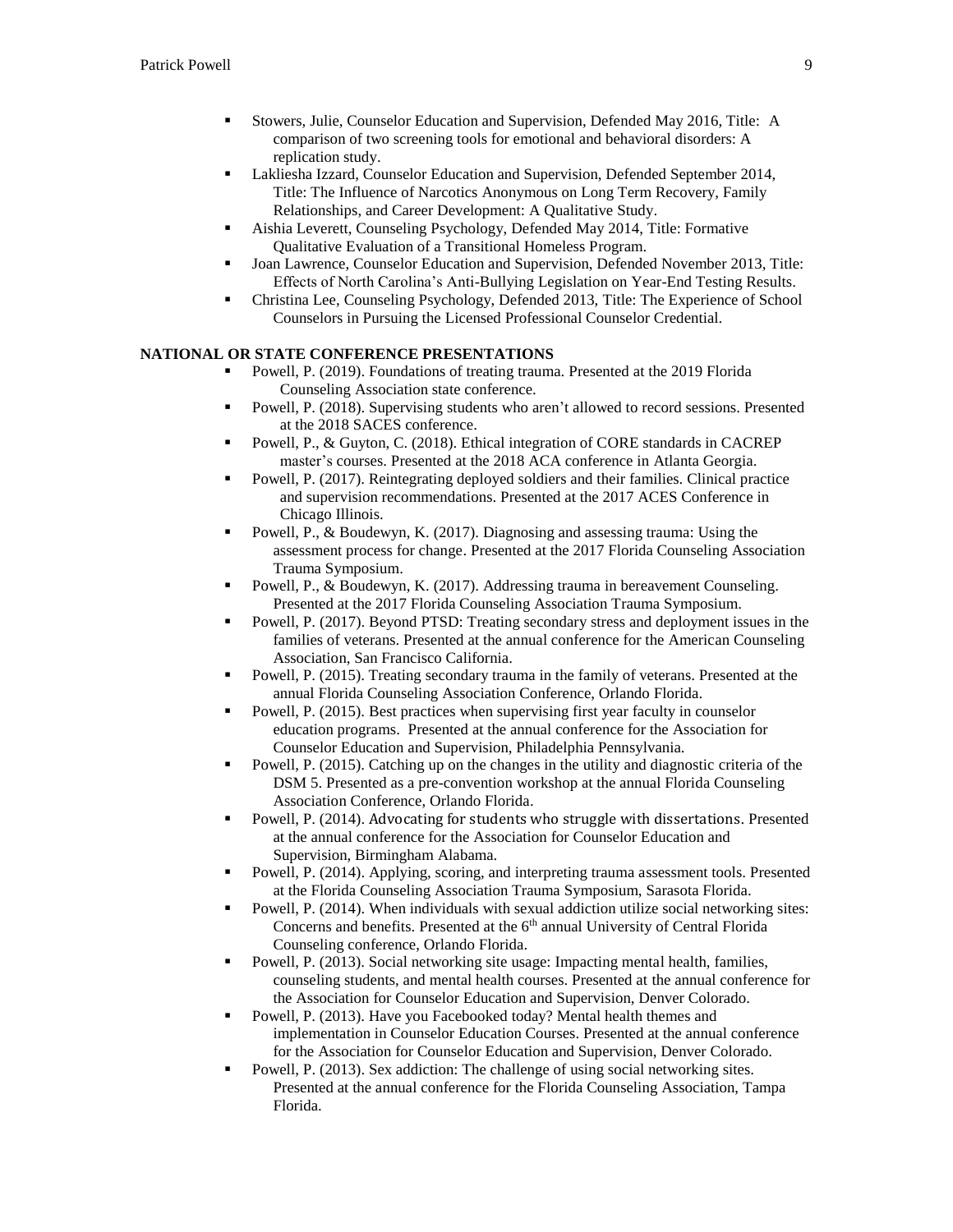- Powell, P. (2013). Treating children in crisis: A model for mobile crisis intervention. Presented at the annual conference for the National Alliance on Mental Illness, San Antonio Texas.
- Powell, P. (2012). Social networking sites users' online and offline experiences. Poster presented at the IAAOC-sponsored graduate student research to practice carousel presentation at the annual conference of the American Counseling Association, San Francisco California.

# **SEMINARS AND WORKSHOPS**

- Powell, P. (2017). Assessing and diagnosing PTSD and other forms of trauma. Seminar presented at the Argosy CEY Workshop Series, Sarasota Florida.
- Powell, P. (2012). Understanding the difference between self harm and suicide. Seminar presented at the CIT Training for Law Enforcement at the University of Tennessee, Chattanooga Tennessee.
- Powell, P. (2012). The efficacy of safety planning. Seminar presented at the Youth Villages Training Seminar, Chattanooga Tennessee.
- Powell, P. (2011). Dialectical behavior therapy: A guide. Seminar presented at the Youth Villages Training Seminar, Chattanooga Tennessee.
- Powell, P. (2011). A guide to conduct disorder. Seminar presented at the Youth Villages Training Seminar, Chattanooga Tennessee.
- Powell, P. (2010). Cyber bullying: A guide for parents and clinicians. Seminar presented at the Youth Villages Training Seminar, Chattanooga Tennessee.
- Powell, P. (2008). Understanding the mental status exam. Seminar presented at the Youth Villages Training Seminar, Chattanooga Tennessee
- Powell, P (2004). Recognizing and accepting diversity in students. Seminar presented at the Regional Student Affairs Spring Leadership Conference at Louisiana State University, Baton Rouge Louisiana.
- Powell, P. (2004). Recognizing substance abuse and motivating students to change. Seminar presented at the University of Louisiana Student Affairs Seminar at Louisiana State University, Baton Rouge Louisiana.

# **PUBLISHED BOOKS**

 Dubi, M., Powell, P., & Gentry, E. (2016). The ten core competencies of trauma, PTSD, grief, and loss: Evidence based treatment and interventions. Wisconsin: PESI

# **MANUSCRIPT PUBLICATIONS**

- Powell, P. (2016). Managing anxieties in an election year. *Florida Counseling Association Newsletter,* November Edition.
- Powell, P. (2016). The essentials of developing a trauma course. *Florida Counseling Association Newsletter,* October Edition.
- Powell, P. (2014). Diagnosing trauma related diagnoses with the DSM 5. Retrieved from [http://archive.constantcontact.com/fs175/1103816734864/archive/1117532360280](http://archive.constantcontact.com/fs175/1103816734864/archive/1117532360280%0B.html) [.html](http://archive.constantcontact.com/fs175/1103816734864/archive/1117532360280%0B.html)
- Powell, P., & Dubi, M. (2014). Treating the angry brain. *International Journal of Trauma Research and Practice*, 1(1). Retrieved fro[m http://traumapro.net/wp-content/](http://traumapro.net/wp-content/%0Buploads/2014/06/IJTRP-V1-I1.pdf) [uploads/2014/06/IJTRP-V1-I1.pdf](http://traumapro.net/wp-content/%0Buploads/2014/06/IJTRP-V1-I1.pdf)
- Powell, P., Gray, G., & Reese, M. (2013). Connecting with others: A qualitative study of online social networking site usage. *The Practitioner Scholar Journal of Professional Psychology*, 2 (1). Retrieved from <http://scholarlyexchange.org/ojs/index.php/PSJCAPP>

# **INVITED BOOK REVIEWS**

 Powell, P. (2013). 101 trauma-informed interventions: A review. *Traumapro*. Retrieved fro[m http://archive.constantcontact.com/fs175/1103816734864/archive/](http://archive.constantcontact.com/fs175/1103816734864/archive/%0B1113394105497.html) [1113394105497.html](http://archive.constantcontact.com/fs175/1103816734864/archive/%0B1113394105497.html)